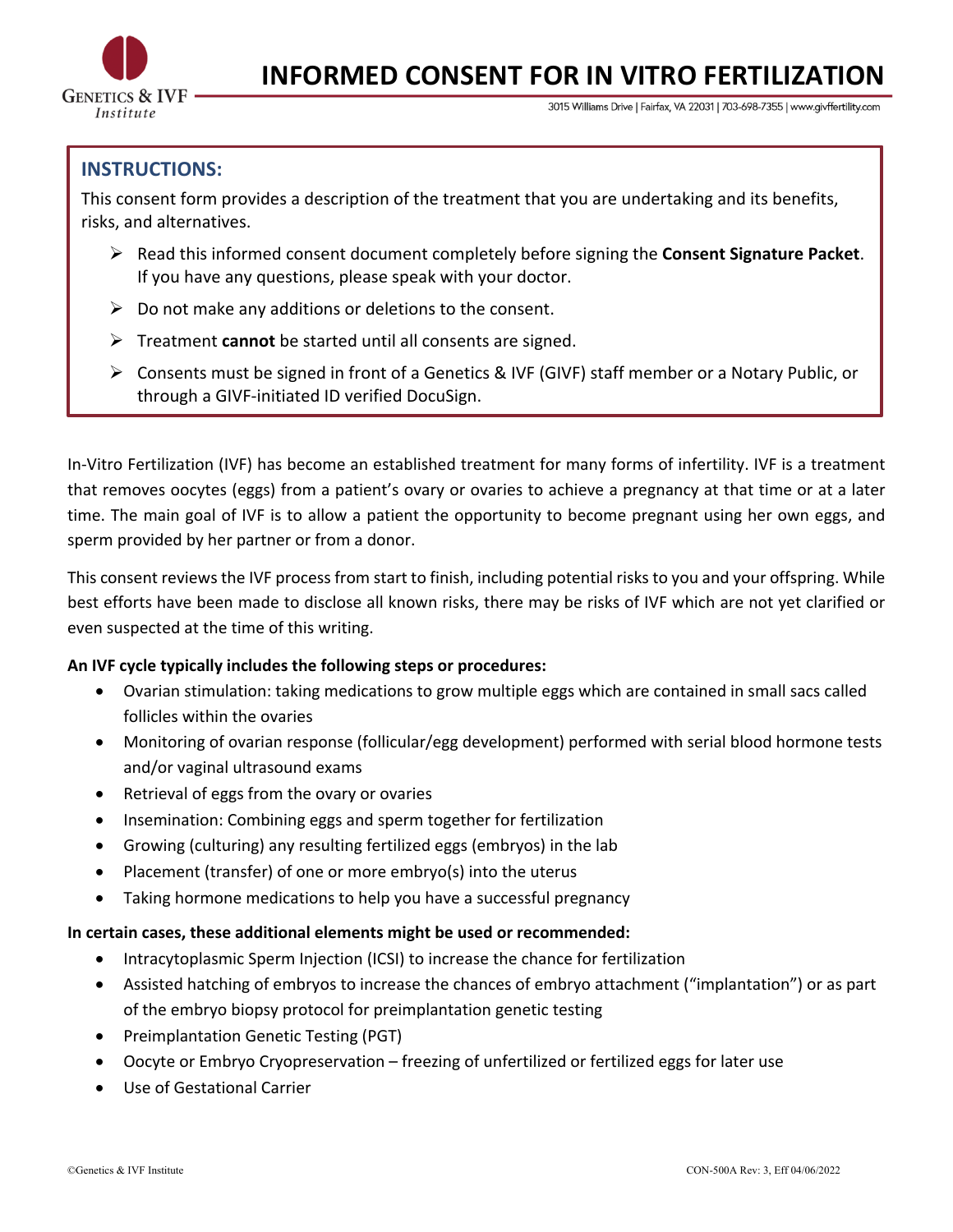

# **GENERAL PRE-TREATMENT RECOMMENDATIONS**

During treatment, the patient should avoid any activity, behavior, or medications that could reduce the chance of conceiving and having a healthy baby. These recommendations should be followed:

- A prenatal vitamin with at last 0.8 mg of Folic Acid should be taken daily before beginning treatment, optimally for at least one month prior to conception. This will reduce the risk of a neural tube defect (e.g., spina bifida), which is a birth defect that affects the development of the spine.
- Smoking and the use of smokeless tobacco or nicotine products (e.g.: cigarettes, vaping, nicotine gum, etc.) must be avoided before and during treatment, and pregnancy.
- Recreational drugs should not be used before or during treatment or pregnancy.
- The use of alcohol should be avoided during treatment and pregnancy.
- Aspirin or aspirin-like products (e.g., Motrin, Advil, Anaprox, Naprosyn, Aleve, etc.) should be avoided during treatment. However, in certain circumstances you may be advised to take low dose aspirin (baby aspirin, 81 mg). Tylenol is safe to take before and during treatment.
- The use of all prescription and over-the-counter medications, including herbal remedies, should be discussed with your care team before starting a treatment cycle.

# **IVF TREATMENT: CORE COMPONENTS**

#### **MEDICATIONS FOR IVF**

- The success of IVF largely depends on growing several eggs at once.
- Injections of the natural hormones FSH and/or LH (gonadotropins) are used to stimulate the ovaries.
- Other medications are used to prevent early or premature ovulation.
- Sometimes the ovaries respond too strongly, and sometimes they don't respond enough.

The basic strategy of IVF relies upon the induction of the development of a large number of ovarian follicles simultaneously. Medications are administered to increase the number of follicles that develop, which will increase the number of eggs that are obtained at the egg retrieval, which will increase the number of embryos that will be available for transfer. FSH (follicle stimulating hormone) and/or LH (luteinizing hormone) injections are used for this purpose. These hormones are known as gonadotropins. Other medications are also used to prevent premature ovulation. The use of injectable gonadotropins requires careful monitoring to avoid either inadequate or excessive response.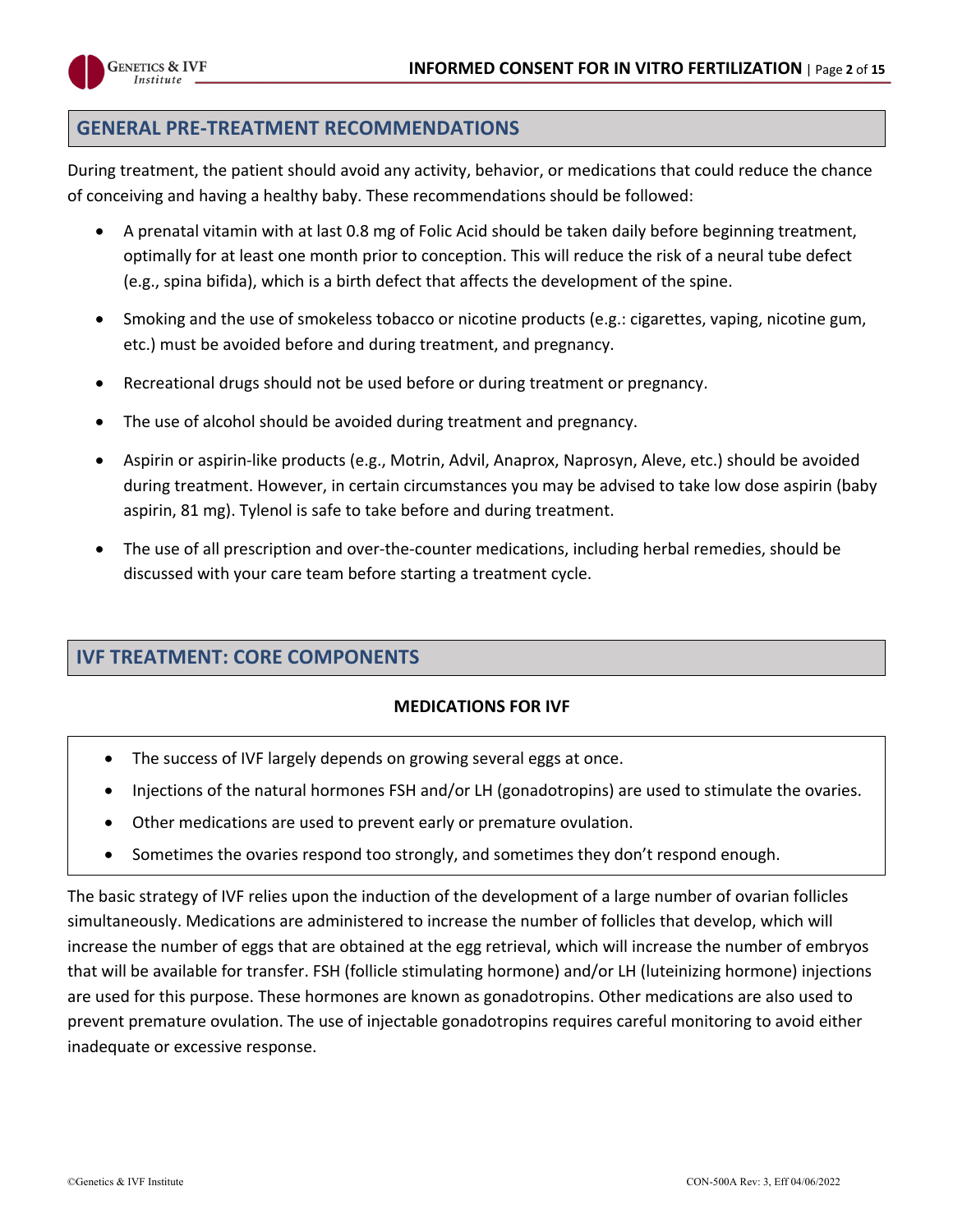

#### **Commonly used medications in an IVF cycle include but are not limited to:**

- Gonadotropins, or injectable "fertility drugs" (Follistim®/Gonal-F®/Menopur®, or human chorionic gonadotropin – Ovidrel®/Pregnyl®/Novarel®): These are hormones that stimulate the ovary to grow several eggs (oocytes) at once over the span of 8 or more days, or trigger the final development/ maturation of the eggs. These injections may be given either just under the skin or directly into muscle. Monitoring ovarian response through blood tests and ultrasound during ovarian stimulation is required to assure proper dosage of drugs and the timely recovery of eggs. Taking any medicine by injection can cause bruising, redness, swelling, or pain at the injection site. In rare cases, there can be an allergic reaction. Some women have bloating or minor discomfort as the ovaries briefly become enlarged. About 1% of women will develop Ovarian Hyperstimulation Syndrome (see "Risks to the Patient" section.) Other side effects can include headaches, weight gain, feeling tired, mood swings, nausea, or clots in blood vessels. Sometimes, especially when hormone testing prior to the IVF cycle has shown that the patient has a lower number of eggs available, the medications may not help multiple eggs to grow. There may be very few or even no eggs harvested at the egg retrieval procedure, or the cycle may be canceled prior to egg retrieval.
- **GnRH-agonists (leuprolide acetate) (Lupron®):** This medication is an injection available in two forms. One is a short-acting form that needs to be injected daily, and the other is a long-acting form that lasts for 1-3 months. Leuprolide is often given to help prevent the release of eggs (by ovulation) before they can be retrieved. It can also be used to start the growth of eggs or trigger the final stages of their development and maturation. Leuprolide is approved by the U.S. Food and Drug Administration (FDA), but not approved for use in IVF. However, it has been extensively studied and used in IVF patients for more than 20 years. Leuprolide side effects include hot flashes, vaginal dryness, nausea, headaches, and muscle aches. Some women may retain fluid or feel depressed, and long-term use can result in bone loss. Since it is taken as an injection, skin reactions can also occur where the injection is given. No serious side effects are known. If Leuprolide is given in a cycle after ovulation has occurred, you should use condoms for birth control in that month. Leuprolide has not been linked with any birth defects, but it should be stopped if you become pregnant while taking it.
- **GnRH-antagonists (Ganirelix®, Cetrotide®):** These medications are used to prevent premature ovulation. Side effects may include stomach pain, headaches, skin reactions at the injection site, and nausea.
- **Progesterone, and in some cases, estradiol:** These two hormones are normally produced by the ovaries after ovulation. In some women, after egg retrieval, the ovaries will not produce enough of these hormones to support a pregnancy. Adding them helps improve your chances of getting pregnant and staying pregnant. Progesterone can be taken as a daily intramuscular injection or as a vaginal suppository (Endometrin®, Crinone®, Prochieve®, Prometrium®, or pharmacist-compounded suppositories) as frequently as three times per day after egg retrieval. Progesterone is often continued for a few weeks after you become pregnant and has not been shown to cause birth defects. Side effects can include depression, sleepiness, or an allergic reaction. The intra-muscular injection can cause infection or pain at the injection site. Estradiol can be taken by pill, patch, intramuscular shot, or as a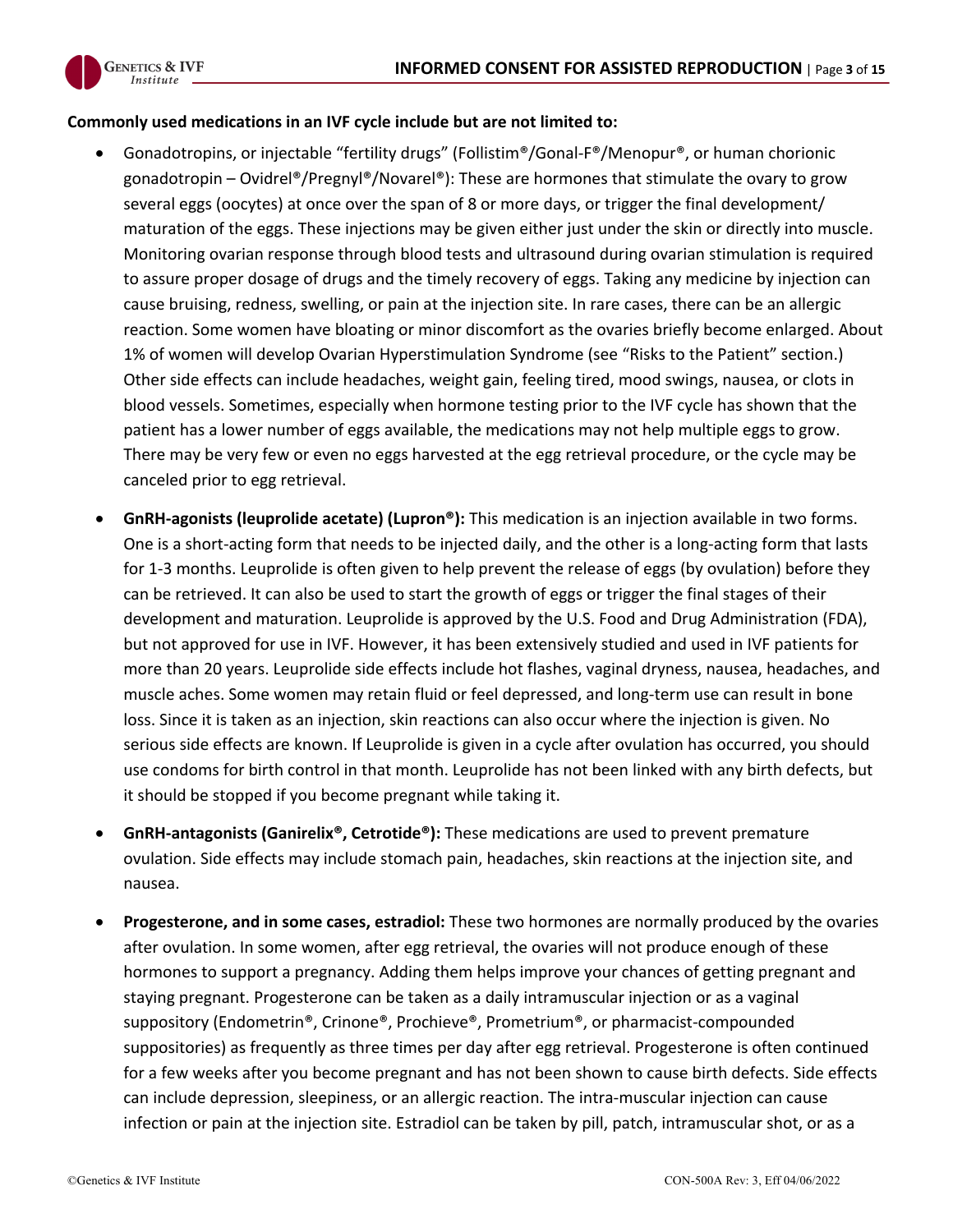

vaginal suppository. Side effects of estradiol include nausea, irritation at the site of the injection or patch, and the risk of blood clots or stroke.

- **Oral contraceptive pills (birth control pills):** Many treatment protocols include birth control pills for 2 to 4 weeks before starting hormone stimulation injections to suppress hormone production or to schedule a treatment cycle. Side effects include bleeding, headache, breast tenderness, nausea, and swelling. There is also a risk of blood clots or, very rarely, stroke.
- **Clomid or Letrozole:** These medicines are used in some treatments as part of the ovarian stimulation protocol or to reduce the estrogen level in the bloodstream. Short-term side effects in some women include headache, hot flashes, or increased moodiness. They are taken by mouth in pill form.
- **Other medications:** Antibiotics may be given for a short time during the treatment cycle to reduce the risk of infection from egg retrieval. Antibiotic use may cause a number of side effects including vaginal yeast infection, nausea, vomiting, diarrhea, rashes, sensitivity to the sun, or allergic reactions. Antianxiety medications or a muscle relaxant may be recommended prior to the embryo transfer. The most common side effect of these medicines is drowsiness. Other medicines such as steroids, heparin, low molecular weight heparin, or low dose aspirin may also be recommended.

## **MONITORING**

During the ovarian stimulation phase of treatment, monitoring of ovarian response (follicular development) is performed using periodic blood hormone tests and/or vaginal pelvic ultrasound exams. Monitoring helps the physician determine the appropriate dose of the fertility medications and the timing of the egg retrieval. Blood drawing may be associated with mild discomfort and, possibly, bruising, bleeding, infection, or scar at the needle sites. Vaginal ultrasound examinations are usually painless and generally considered to be safe; however, the possibility of harm cannot be excluded.

# **TRANSVAGINAL OOCYTE (EGG) RETRIEVAL**

- Eggs are removed from the ovary with a needle under ultrasound guidance.
- Anesthesia is given to make this more comfortable.
- Complications such as injury, bleeding, and infection are rare.
- Not every follicle yields an egg and not every egg is mature/healthy.

Oocyte retrieval is the removal of eggs from the ovary. Before removing the eggs, the doctor will look at your ovaries using an ultrasound probe placed into the vagina. A long needle, which can be seen on ultrasound, is then attached to the ultrasound probe. Guiding the needle into the ovaries, the doctor will aspirate fluid, eggs, and egg-supporting cells. Very rarely, the ovaries are not accessible through the vagina. In that case, the eggs might be removed by guiding the needle through the abdomen to reach the eggs. Anesthesia with IV sedation is generally used

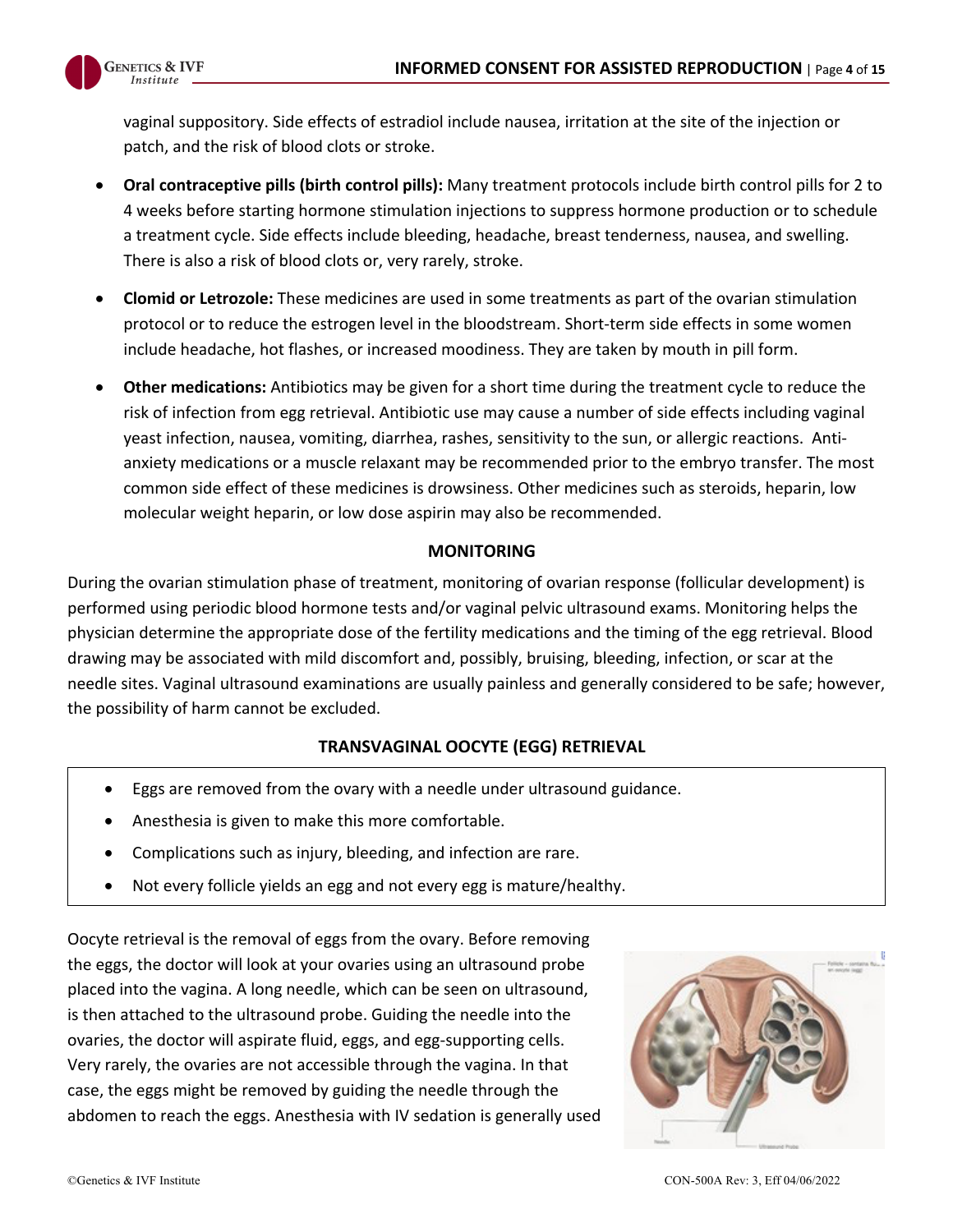

to reduce or eliminate discomfort. It is important to note that not every follicle will yield an egg and not every egg may be mature and healthy for fertilization.

## **Risks of egg retrieval:**

- **Infection:** Bacteria from the vagina may be inadvertently transferred into the abdominal cavity or ovaries by the needle. This can cause an infection of the uterus, fallopian tubes, ovaries or other intraabdominal organs. The incidence of infection after egg retrieval is very small (less than 0.1%). If you do get an infection, you may be given antibiotics. Severe infections sometimes require surgery to remove infected tissue. Infections can reduce your chance of getting pregnant in the future. Antibiotics may be used before the egg retrieval to help reduce the chance of infection. Still, there is no way to remove the risk completely.
- **Bleeding:** The needle passes through the vaginal wall and into the ovary to obtain the eggs. Both structures contain blood vessels and there are other blood vessels nearby. This means that small amounts of blood may be lost while removing the eggs. The risk of major bleeding is small (< 0.1%). Major bleeding may require surgical repair and could result in the removal of an ovary. The need for blood transfusion is rare. Although very rare, review of world experience with IVF indicates that unrecognized bleeding has led to death.
- **Trauma:** Even with ultrasound guidance, it is possible to damage nearby organs during the egg retrieval. This includes damage to the intestines, appendix, bladder, ureters, and ovary. In some cases, a damaged organ may need to be surgically repaired or removed. Such risk of trauma during egg retrieval is very low.
- **Anesthesia:** For the egg retrieval, medications are usually administered intravenously by an anesthesiologist. You will have a discussion prior to the procedure to review your medical history as well as the risks and benefits of anesthesia. The use of anesthesia during the egg retrieval can cause unintended complications such as an allergic reaction, low blood pressure, nausea, vomiting, and in rare cases death.
- **Failure:** It is possible that no eggs are found during the retrieval process. In other cases, the eggs may be abnormal, or are of poor quality. These situations can prevent you from having a successful pregnancy.

# **IN VITRO FERTILIZATION AND EMBRYO CULTURE**

- Sperm and eggs are placed together in a petri dish under special conditions to promote fertilization.
- The fluid in the dish (culture medium) helps the sperm fertilize the egg and helps embryos to grow. Each clinic may have its own blend of fluids in which to grow the embryos.
- In most cases, the embryologist chooses the best embryos for pregnancy by the way they look under a microscope. It is important to note that many eggs and embryos are abnormal.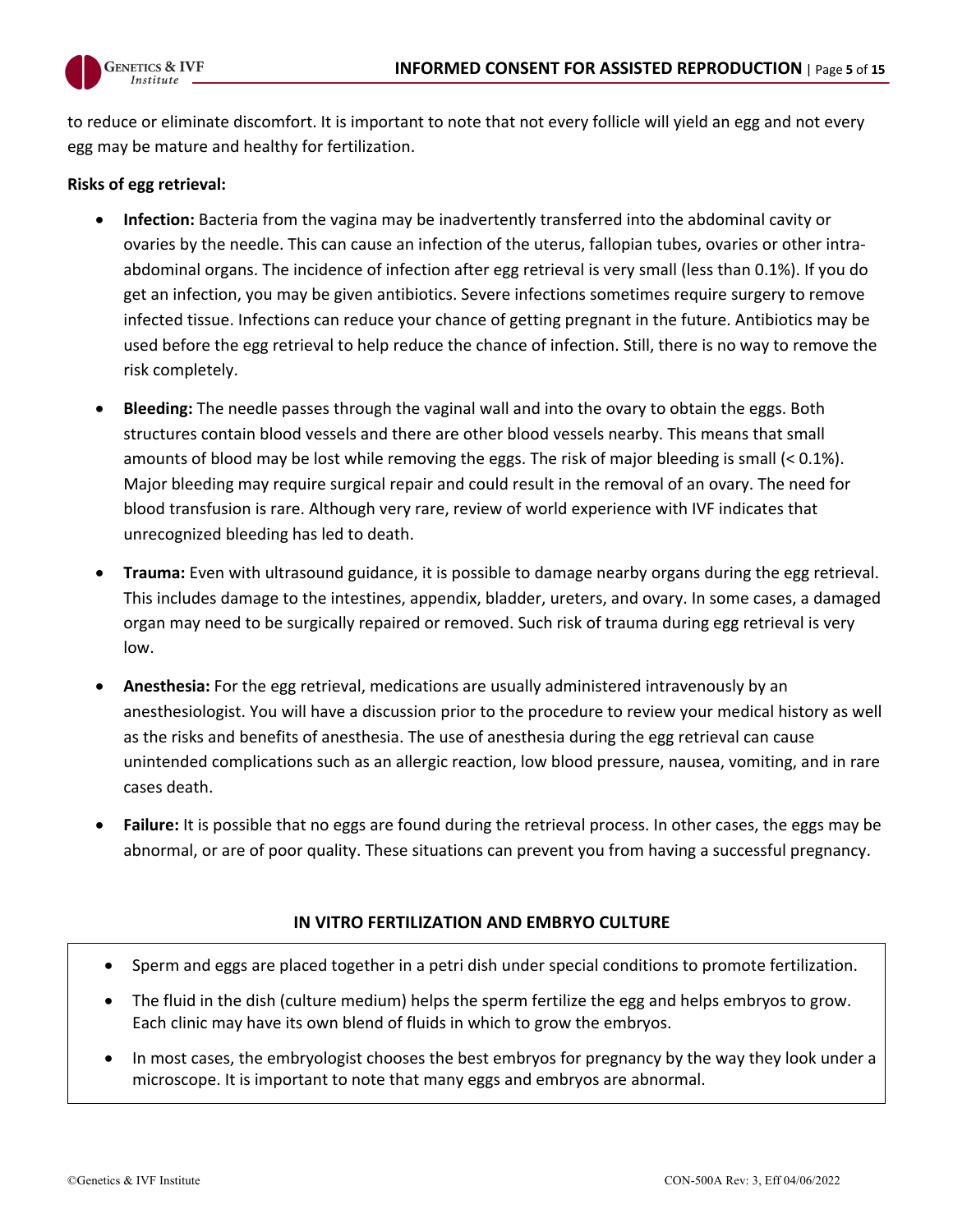

After eggs are retrieved, they are transferred to the embryology laboratory where they are kept in conditions that support their growth. The eggs are placed in small dishes or tubes containing "culture medium," which is special fluid to support development of the embryos. The fluid is made to resemble the conditions in the fallopian tubes and uterus. The eggs are then placed into incubators, which keep the temperature, humidity, gas, and light at just the right levels.

Three to four hours after the eggs are retrieved, sperm are placed in the culture medium with the eggs. In some cases, individual sperm are injected into each mature egg in a technique called Intracytoplasmic Sperm Injection (ICSI) (see "ICSI" section). The eggs are then returned to the incubator, where they remain to develop and grow. They are inspected at intervals over the next few days to check their progress.

#### **Embryo development usually proceeds along the following schedule:**

- **DAY 0:** Day of retrieval or egg thaw when eggs and sperm are placed together by ICSI or just coincubation.
- **DAY 1:** This is the day that the eggs and sperm come together, and we can check for signs of fertilization. At this stage, the normally fertilized egg is still a single cell with 2 nuclei, called a 2PN or zygote.
- **DAY 2:** Normal embryos will divide into 2 to 4 cells.
- **DAY 3:** Normally developing embryos will continue to divide and contain 4 to 8 cells.
- **DAY 4:** The cells of the embryo begin to merge to form a solid ball of cells called a morula (named because it looks like a mulberry).
- **DAY 5:** Normal embryos now have 100 cells or more and are called blastocysts with an inner fluid-filled cavity and a small cluster of cells on the inside called the inner cell mass. Embryos can be incubated up to Day 7 to monitor for progress and development to the blastocyst stage.

It is important to understand that many eggs and embryos are abnormal. This means that some eggs will not fertilize, some embryos will not divide at a normal rate, and some embryos may stop growing. Even if your embryo(s) develop normally in the lab, you still may not get pregnant. Some embryos end up being genetically abnormal. Testing for genetic abnormalities is possible with preimplantation genetic testing (PGT) (see "PGT" consent form), but genetic testing is not routinely done. If you do not opt for PGT, the best embryo for transfer will be selected by the way it looks under the microscope.

We take great care of all eggs, embryos, and sperm in the lab. Still, there are many reasons why pregnancy may not happen with IVF:

- The eggs may fail to fertilize.
- One or more eggs may fertilize abnormally. This can lead to an abnormal number of chromosomes in the embryo. These abnormal embryos cannot be transferred.
- The fertilized eggs may degenerate before dividing into embryos, or the embryos may not develop normally.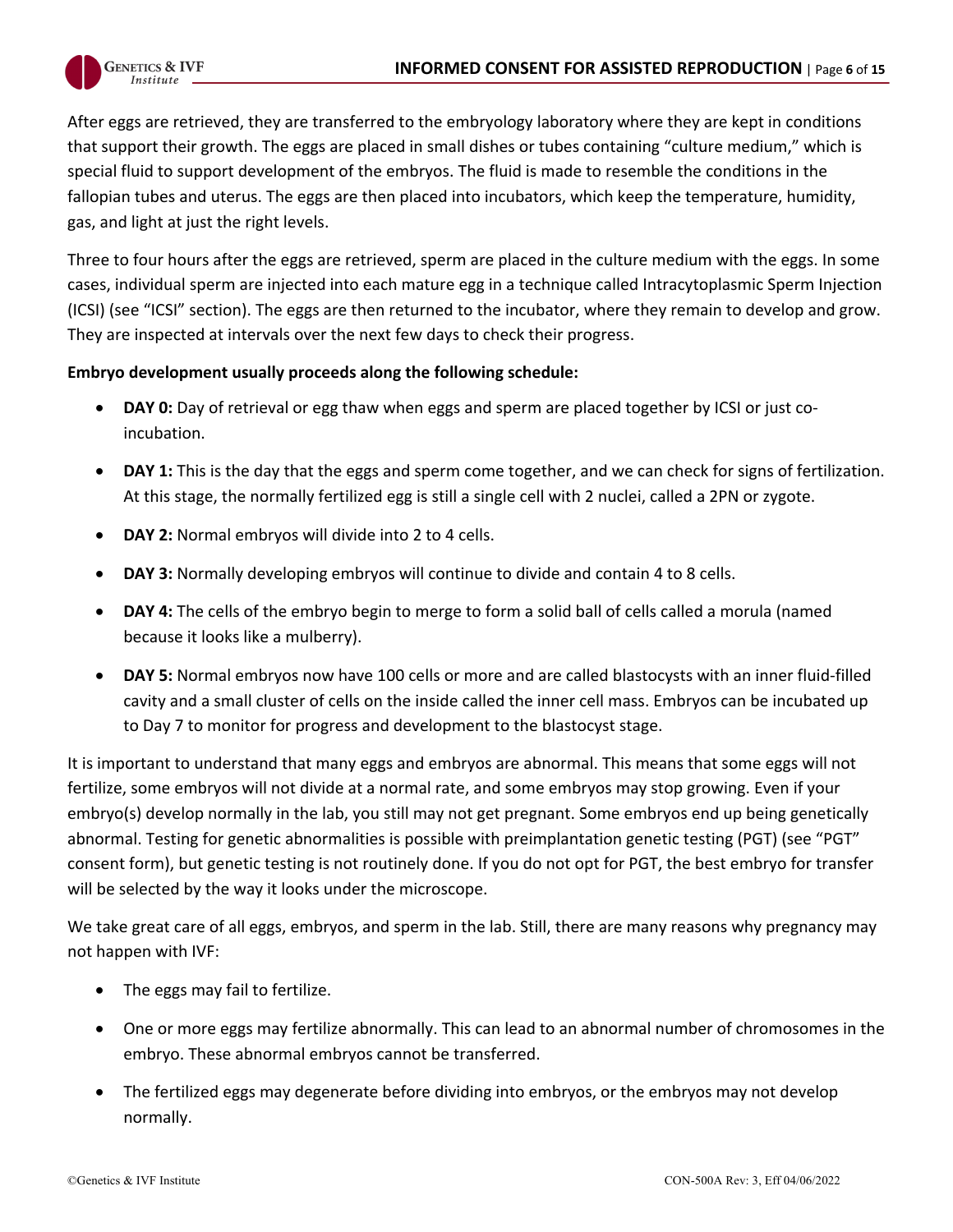

- Rarely, the eggs or embryos may be harmed by contact with bacteria in the lab.
- Despite having multiple backup systems in place, lab equipment may fail, or power may be lost. Both can lead to the destruction of eggs, sperm, and embryos.
- A lab accident or human error can happen and can lead to embryo loss.
- Other unplanned events may prevent any step of the process from being performed or prevent a pregnancy from occurring.
- Hurricanes, floods, or other "acts of God," including bombings or other terrorist acts, could destroy the laboratory or its contents, including any sperm, eggs, or embryos.

Quality control is the process of running tests to ensure that lab conditions are the best they can be to help embryos grow. Systems in the lab are frequently checked to make sure conditions are optimal. Sometimes immature or abnormal eggs, or embryos that have not developed normally, can be used for quality control checks before they are discarded. None of the material that would normally be discarded--blood, tissues eggs, sperm or embryos--will be used to create a pregnancy or a cell line.

# **EMBRYO TRANSFER**

- After a few days of development, the best-developed embryos are chosen for transfer.
- The number of embryos transferred affects the pregnancy rate and risk of twins or other multiples.
- Egg age and the quality of the developing embryo(s) have the greatest effect on pregnancy outcome.
- Embryos are placed into the uterine cavity using a thin tube. Extra, normally developing embryos that are not transferred can be frozen for future use.

After a few days of development, the embryo transfer takes place, or the embryos are frozen for transfer at a later time. One or more embryos are placed in the uterus using a thin tube called a catheter. Ultrasound guidance is used to help guide the catheter and confirm placement through the cervix and into the uterus. Although this is a simple process, there are some very rare risks. These risks include infection, loss of the embryo(s), or damage to the embryo(s). Not all embryos become pregnancies, and not all pregnancies are normal or lead to a healthy live birth. Some patients may experience miscarriage (which is an age-related risk) or ectopic pregnancy where the embryo implants outside the uterus (e.g., implants in the tube).

The number of embryos to transfer is an important decision. A patient's age and the quality of the embryo affect both the chance for pregnancy as well as the chance for multiple embryos to implant. If multiple embryos implant, a multiple pregnancy (twins, triplets, or more) will result. In some cases, an embryo can split into two (identical twins) after transfer. Before the transfer, it is critical to discuss with your doctor how many embryos to transfer. To limit the multiple pregnancy rate, elective single embryo transfer is strongly recommended when appropriate, such as in cases where the embryo has been genetically tested or in younger patients. As a member of the Society of Assisted Reproductive Technologies (SART), GIVF is obligated to follow the ASRM guidelines: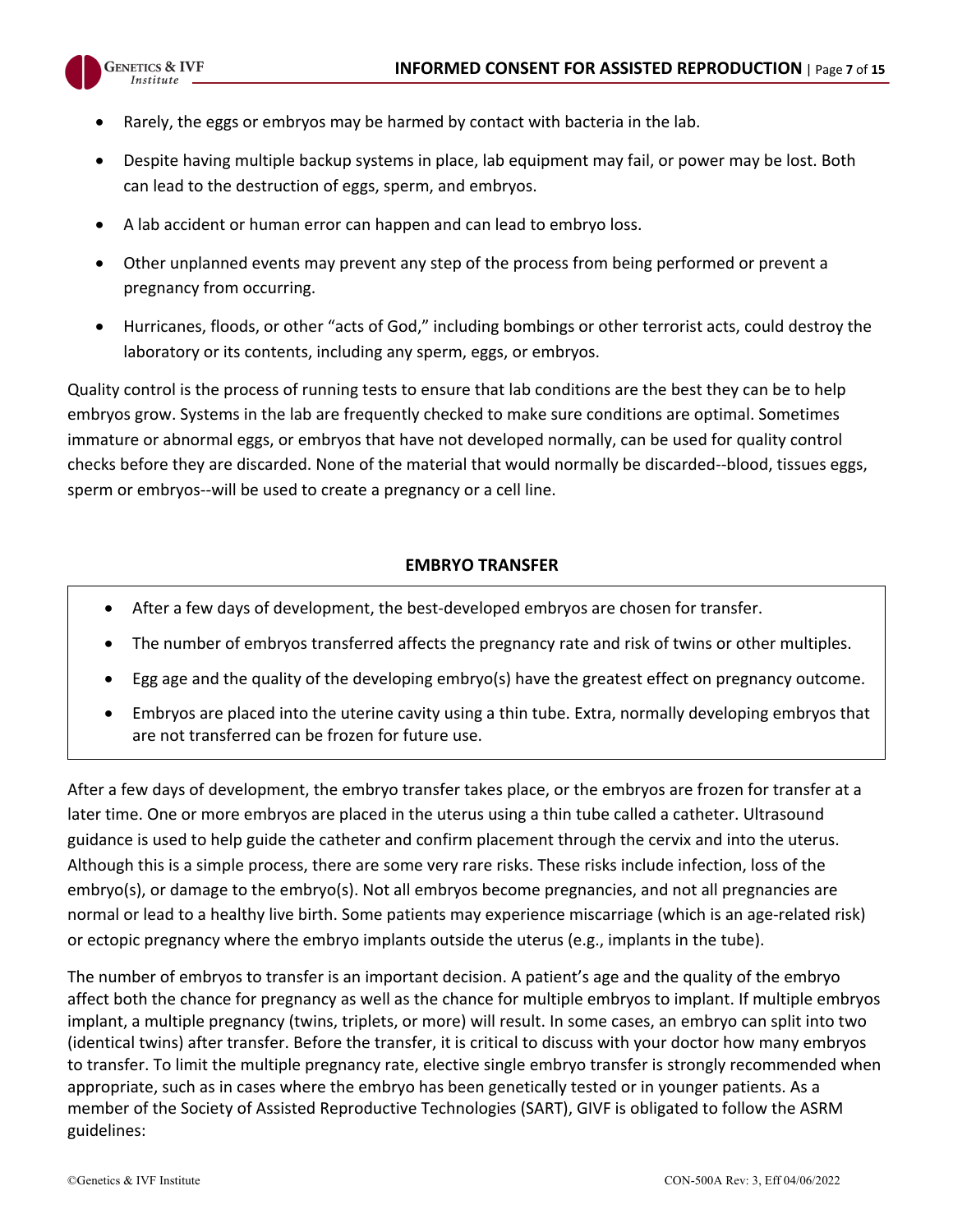

| Age                             | $35$     | 35-37    | 38-40        | $41 - 42$ | $>42$     |
|---------------------------------|----------|----------|--------------|-----------|-----------|
| Cleavage-stage embryos          |          |          |              |           |           |
| Normal # chromosomes            | 1        | 1        | 1            | 1         |           |
| From Egg Donor <35              | 1        | 1        | $\mathbf{1}$ | 1         | 1         |
| Other favorable*                | 1        | 1        | $\leq$ 3     | $\leq 4$  | Not Known |
| All others                      | $\leq$ 2 | $\leq$ 3 | $\leq 4$     | $\leq 5$  | Not Known |
| <b>Blastocyst-stage embryos</b> |          |          |              |           |           |
| Normal # chromosomes            | 1        | 1        | 1            | 1         |           |
| From Egg Donor <35              | 1        | 1        | $\mathbf{1}$ | 1         |           |
| Other favorable*                | 1        | 1        | $\leq$ 2     | $\leq$ 3  | Not Known |
| All others                      | $\leq$ 2 | $\leq$ 2 | $\leq$ 3     | $\leq$ 3  | Not Known |

## **AMERICAN SOCIETY FOR REPRODUCTIVE MEDICINE (ASRM) GUIDELINES ON THE MAXIMUM NUMBER OF EMBRYOS TO TRANSFER**

\* Other favorable = any ONE of these criteria: Fresh cycle: expectation of 1 or more high-quality embryos available for cryopreservation or previous live birth after an IVF cycle; FET cycle: availability of vitrified day-5 or day-6 blastocysts, euploid embryos, 1st FET cycle, or previous live birth after an IVF cycle.

# **IVF TREATMENT: ADDITIONAL ELEMENTS**

#### **INTRACYTOPLASMIC SPERM INJECTION (ICSI)**

- In some cases, fertilization will not happen when eggs and sperm are placed together in a lab dish. Injecting a sperm into each egg with ICSI can help fertilization occur.
- ICSI does not guarantee normal fertilization.
- There may be an increased risk of genetic problems in children born from ICSI.
- ICSI will not improve any defects in the eggs.

ICSI involves the direct injection of a single sperm into the interior of an egg using an extremely thin glass needle, allowing the sperm to enter the egg without having to break through the shell around it (the zona pellucida). The sperm must be healthy, and the egg must be mature for this technique to be successful.

ICSI is recommended and medically indicated when the sperm count, movement, or quality is poor, or in cases of prior poor fertilization rates. Live birth rates using ICSI are very close to those of IVF for men with normal sperm counts. Other indications for ICSI include the use of previously frozen eggs and/or when Preimplantation Genetic Testing (PGT) is planned.

ICSI may be associated with a slightly higher risk of birth defects. It is hard to know if the increased risk is due to the ICSI procedure itself or to defects in the sperm. The risk of birth defects after ICSI is still quite small (4.2%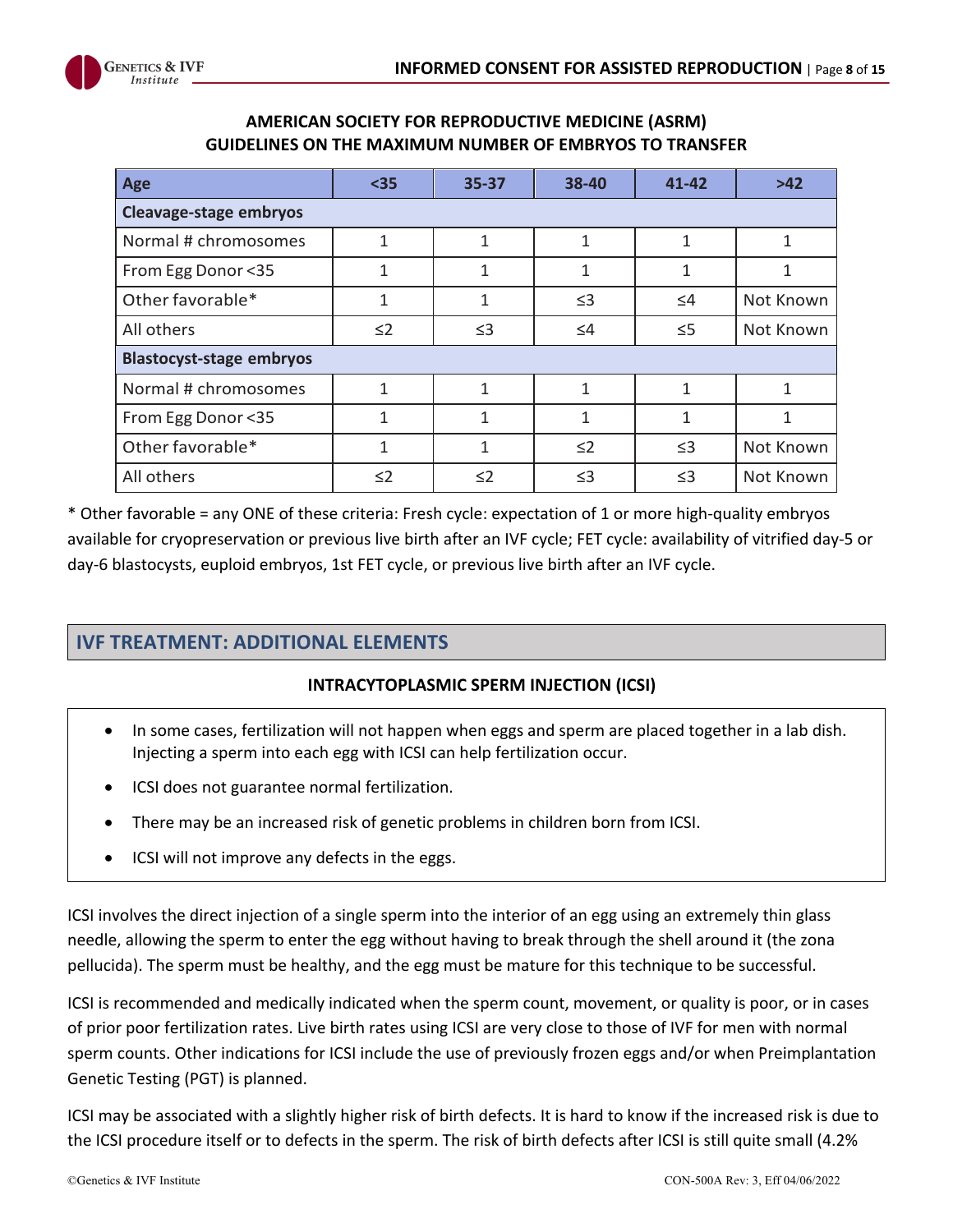

compared with 3% in children conceived naturally). Experts are still debating the impact of ICSI on the mental and physical development of children. Most recent studies have not detected any differences in the development of children born after ICSI, regular IVF, or natural conception.

Children conceived by ICSI have slightly more problems with their sex chromosomes (the X and Y chromosomes) than children conceived by IVF alone, but only by a very small margin (0.8% to 1.0% for ICSI pregnancies compared to 0.2% for IVF pregnancies). The reason for the difference is not clear. It may be caused by the ICSI procedure itself, or by the father. Men with sperm problems such as very low count and low motility are more likely to have genetic abnormalities. They often produce sperm with abnormal chromosomes, especially with abnormal sex chromosomes (X and Y). If sperm with abnormal chromosomes produce pregnancies, the pregnancies will likely carry the same defects. Translocations (a re-arrangement of chromosomes that can cause miscarriage or birth defects) may be more common after ICSI.

## **ASSISTED HATCHING**

- Assisted hatching is a fertility technique, used as part of IVF treatments, to facilitate the embryo hatching and implantation process.
- Assisted hatching involves making a hole in the outer shell (zona pellucida) surrounding the embryo.
- Assisted hatching is a standard component of the Preimplantation Genetic Testing (PGT) process and will be used to prepare the embryo(s) for biopsy in PGT.

The cells that make up the early embryo are coated with a membrane (shell) called the zona pellucida. Normally, as the embryo grows, this shell dissolves, allowing the embryo to be released or "hatch" from the shell. Only after hatching can the embryo implant in the uterus and result in pregnancy.

Assisted hatching helps encourage the embryo to hatch by making a small hole in the shell with a special laser. The procedure is usually done on the third day of embryo development and can also be done on previously frozen and thawed embryos.

Assisted hatching is not recommended for all patients but may be helpful in patients who are over 38 years old, have had a prior IVF failure, or if the shell around the embryo is noted to be extra thick. The use of assisted hatching is standard for embryos that will undergo PGT biopsy and analysis

Assisted hatching does have some risks. Very rarely, the embryo can be damaged, lose cells, or even be destroyed. There is also a higher chance of having identical twins, which is a riskier pregnancy. There may also be other risks not yet known.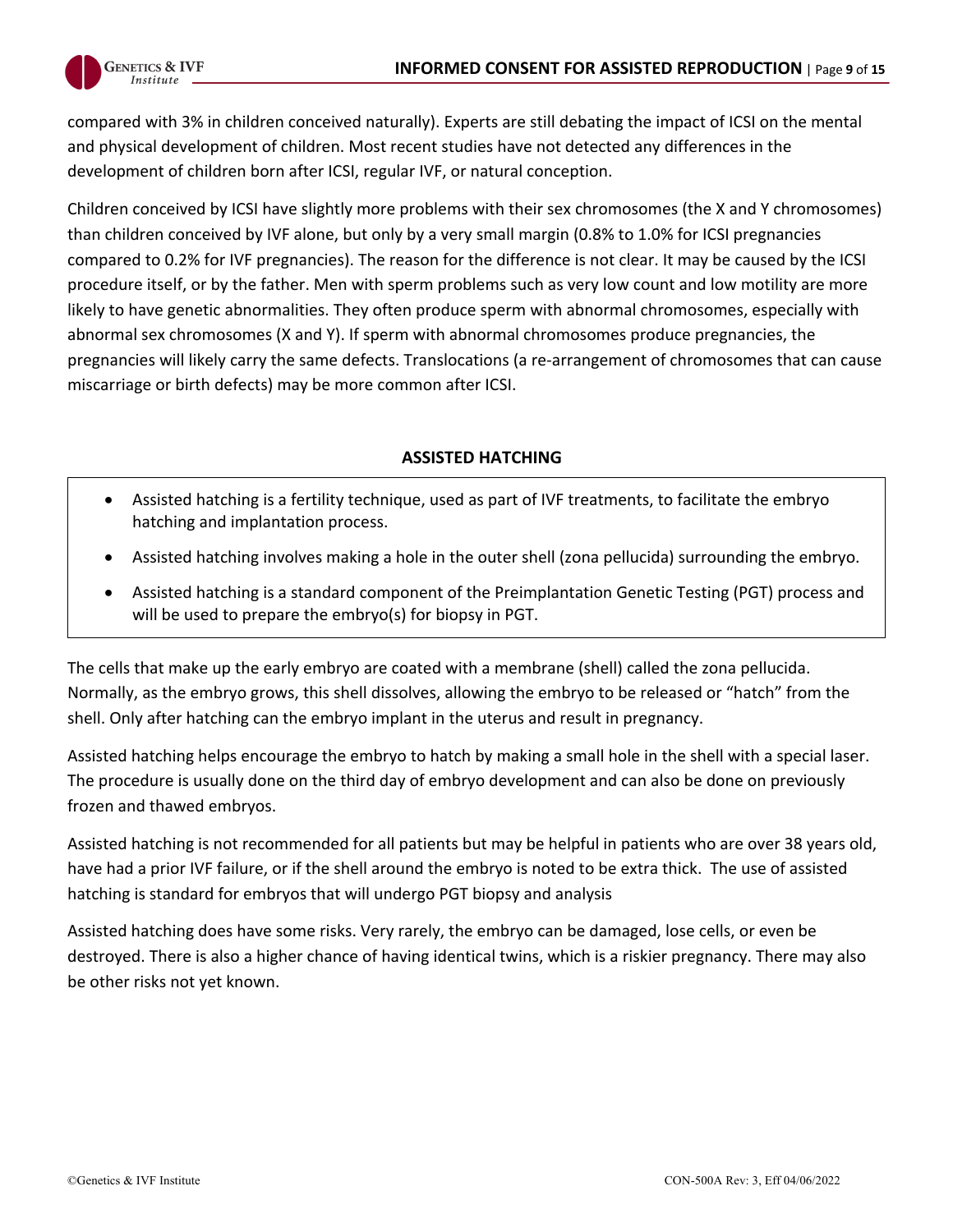

#### **PREIMPLANTATION GENETIC TESTING**

Patients considering Preimplantation Genetic Testing (PGT): please refer to separate informed consent for PGT.

#### **CRYOPRESERVATION (freezing of eggs and/or embryos)**

- Freezing of eggs and/or embryos provides other chances for pregnancy in the future.
- Frozen eggs and/or embryos do not always survive the process of freezing and thawing.
- Ethical and legal questions can arise when couples separate or divorce. It is vital to agree on what will be done with remaining eggs or embryos in those cases.
- Patients with frozen eggs or embryos MUST be in touch with the clinic once a year.
- There are yearly fees for storing frozen embryos/eggs.

Sometimes there are normally developing embryos left after embryo transfer. Additional normal-appearing embryos can be frozen for future use. In some cases, it may be planned for all embryos from an IVF cycle to be frozen (for example, when PGT is used or if a fresh transfer is not recommended). On the other hand, some patients may wish to freeze their eggs because they are not ready to conceive now, or because they are planning to have therapy such as cancer treatment that could damage their eggs.

#### **Benefits of cryopreservation/freezing:**

- Saves you from going through ovarian stimulation again if you need eggs or embryos in the future.
- Allows you to transfer fewer embryos in the fresh cycle and keep the others for a frozen cycle. This can reduce the risk of a multiple pregnancy (twins, triplets, or greater).
- Allows you to freeze all embryos in the fresh cycle to prevent over-stimulation of the ovaries or if other conditions are present that might compromise implantation.
- Allows you to freeze embryos while waiting for PGT test results.
- Can be an option for fertility preservation especially if your future fertility is at risk due to surgery, medical conditions, or other treatments such as cancer therapy.

Studies of animals and humans indicate that children born from frozen embryo cycles do not have any greater chance of birth defects than children born after fresh embryo transfers. However, until very large numbers of children have been born from frozen embryos, it is not possible to be absolutely certain that there are no increased risks.

#### **Risks of cryopreservation/freezing:**

The entire cryopreservation process -freezing, storage, and thawing - can damage or destroy some or all cryopreserved eggs or embryos, resulting in the inability to proceed with further treatment or transfer.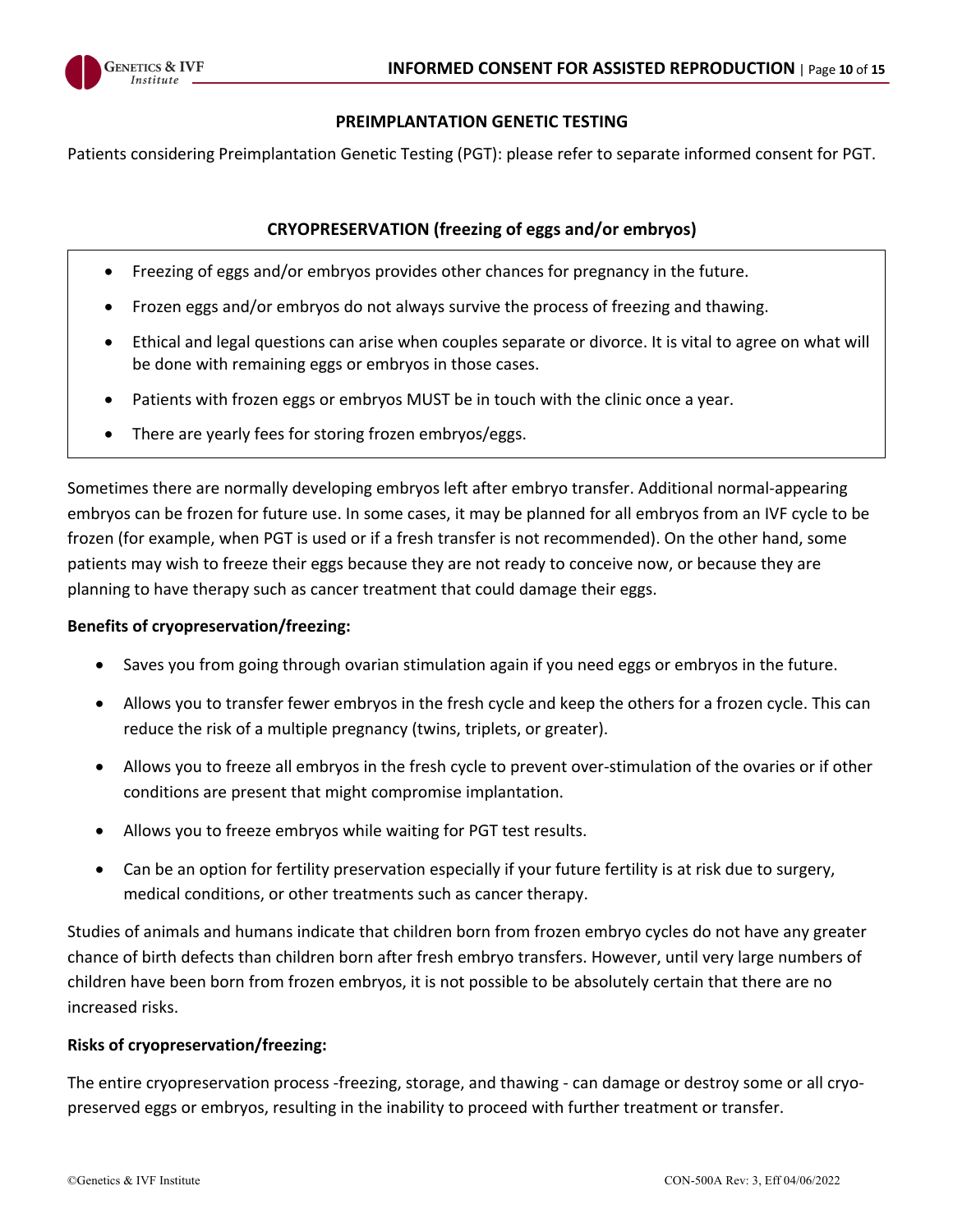It is also possible that cryopreserved eggs and embryos may be damaged, destroyed, lost, or fail to develop, and therefore be unavailable for further treatment or transfer due to a number of potential factors, including but not limited to: patient-specific differences in tolerance of gamete freezing; accidents; power outages; mechanical or equipment failure (including but not limited to loss of nitrogen or other tank failures); materials (including vials, straws and other containers used to freeze and store the samples and their labels); changes of any applicable law or regulations; human error; labelling errors; inventory record loss; natural and man-made disasters; sabotage; transportation or shipping accidents or other events which may be beyond the control of Genetics & IVF Institute (GIVF) or its laboratory.

In accordance with its protocols, GIVF makes reasonable efforts to handle and maintain its patients' eggs and embryos, including, but not limited to maintenance and monitoring of its equipment, materials, and laboratory. Despite such efforts, I understand that, as a result of one or more of these potential factors, my eggs and/or embryos may become unavailable for further treatment or transfer or that the likelihood of a pregnancy resulting from any treatment or transfer may be reduced.

In the event my eggs or embryos are damaged, destroyed, lost, or are otherwise unavailable for further treatment or transfer, or fail to result in a pregnancy, I hereby agree not to sue and agree to hold harmless, GIVF, and any of GIVF's physicians, employees, or agent except in the event of willful misconduct or gross negligence on the part of GIVF, or any of GIVF's physicians, employees, contractors, or agents.

# **ADDITIONAL RISKS TO THE PATIENT**

# **OVARIAN HYPERSTIMULATION SYNDROME (OHSS)**

Ovarian Hyperstimulation Syndrome is the most severe possible side effect of stimulating the ovaries. Signs of OHSS include increased ovarian size, nausea, vomiting, a buildup of fluid in the stomach, and breathing difficulties. In some cases, OHSS increases the level of red blood cells, and causes kidney and liver problems. In the most severe cases, it can cause blood clots, kidney failure, or death. These complications occur very rarely (in only 0.2% of all treatment cycles). OHSS occurs at two stages:

- EARLY 1 to 5 days after egg retrieval (as a result of the hCG trigger)
- LATE 10 to 15 days after retrieval (because of the hCG if pregnancy occurs)

The risk of severe problems from OHSS is much higher if you become pregnant. For this reason, your doctor may suggest that your embryos be frozen for later use instead of transferring them in the fresh cycle. A frozen embryo transfer can be done later when there is no risk of OHSS.

#### **TORSION**

Ovarian torsion is a rare condition when the ovary and portions of the fallopian tube twist around the ligaments that hold it in place. This can cut off the blood flow to the ovary and fallopian tube. If the blood supply is cut off long enough, the tissue in the ovary may die, potentially impacting fertility.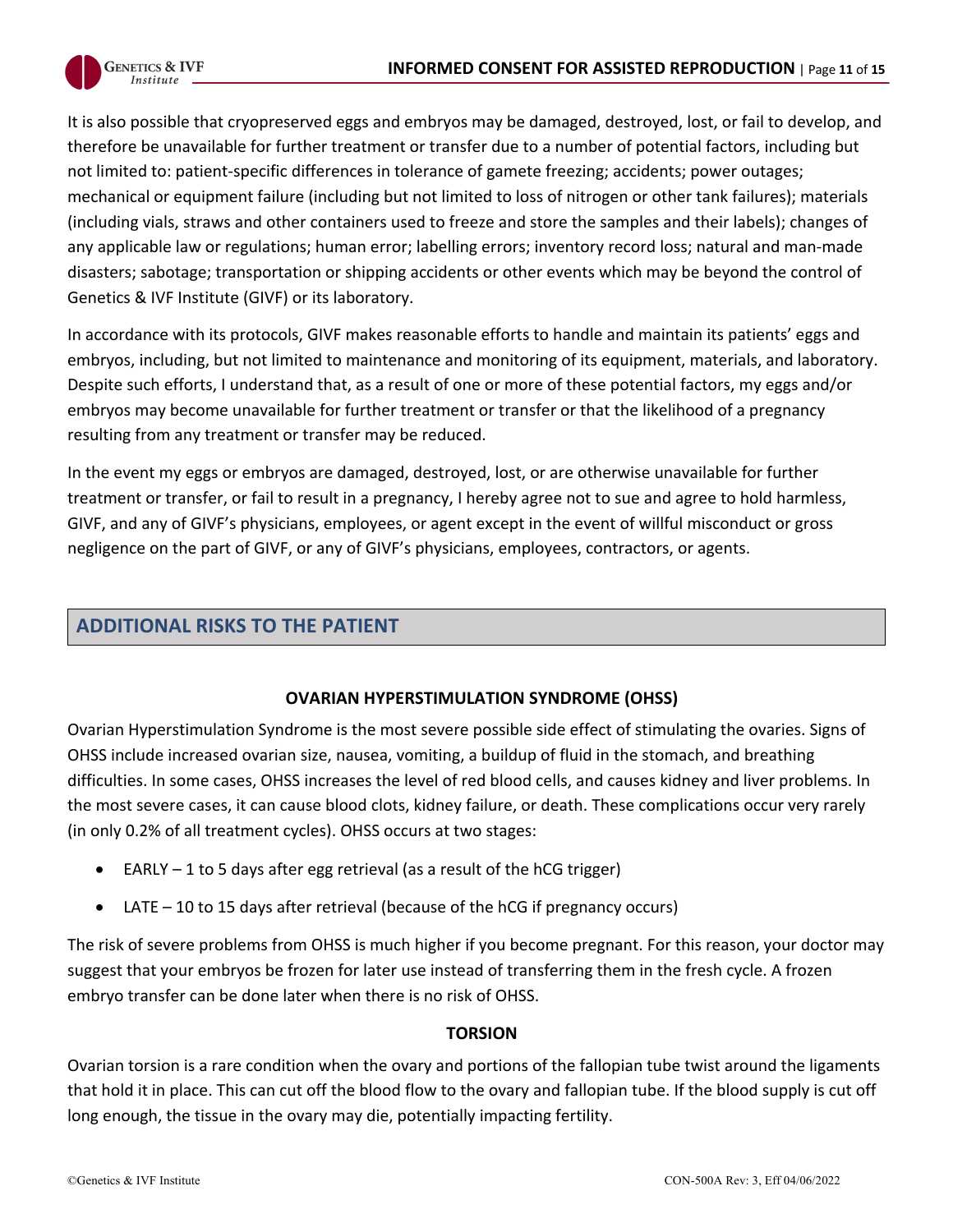

The symptoms of ovarian torsion include fever, severe lower abdominal/pelvic pain, cramping, nausea, and vomiting. It is important for anyone experiencing these symptoms to seek medical care immediately. Ovarian torsion is diagnosed by physical exam including a transvaginal ultrasound. Treatment requires emergency surgery to untwist the ovary to restore blood flow and avoid necrosis, or in severe cases, to remove the ovary.

## **CANCER**

There is some concern that using fertility drugs can cause breast, ovarian, or uterine cancer. These cancers are more common in women with infertility, so it is difficult to know whether the reason for the cancer is the infertility itself, or use of the drugs. In current studies that take into consideration the increased risk of cancer due to infertility, there does not seem to be an increased risk of cancer due to the fertility drugs alone. More studies need be done to confirm whether there is an association of cancer with use of fertility drugs.

## **RISKS OF PREGNANCY**

Getting pregnant through IVF comes with certain risks. This is partly because women using IVF are often older than those who might get pregnant on their own. In addition, the cause of the infertility itself or the presence of a multiple pregnancy may be to blame. These risks include gestational diabetes, pregnancy induced hypertension, preeclampsia, placental complications, and cesarean delivery. There may be other risks linked to IVF that are not known at this time.

Due to increased efforts to decrease multiple pregnancies by limiting the number of embryos transferred, the IVF multiple pregnancy rate is down to about 10% based on 2018 national data compared to about 25% in 2015, of which less than 1% were triplets or more. Identical twins occur in less than 5% of all IVF pregnancies. Identical twins may happen more often after blastocyst (Day 5 or 6) transfers. Multiple pregnancies in general have an increased risk of pregnancy problems including pre-eclampsia (high blood pressure and protein in the urine), excess bleeding with delivery, diabetes of pregnancy (gestational diabetes), and abnormal placentation. Other problems more common with multiple pregnancy include gallbladder problems, skin problems, and weight gain.

In IVF, although embryos are transferred directly into the uterus, ectopic (tubal, cervical, or abdominal) pregnancies can still occur at 2-3 times higher rates than that of natural conceptions which is 1-2%. These abnormal pregnancies outside of the uterus may need to be treated with medication or surgery. Abnormal pregnancies within the uterus can also occur.

# **ADDITIONAL RISKS TO THE OFFSPRING**

- IVF babies may be at a slightly higher risk for birth defects and genetic defects.
- IVF has a greater chance of multiple pregnancy, even when only one embryo is transferred.
- A multiple pregnancy is the greatest risk to your baby when using IVF.

Having a child through IVF is now just as safe as having a child naturally. Still, one must be careful when making this claim. Infertile couples do not have normal reproductive function - this means that a baby they have through IVF may have more health problems than a baby conceived naturally.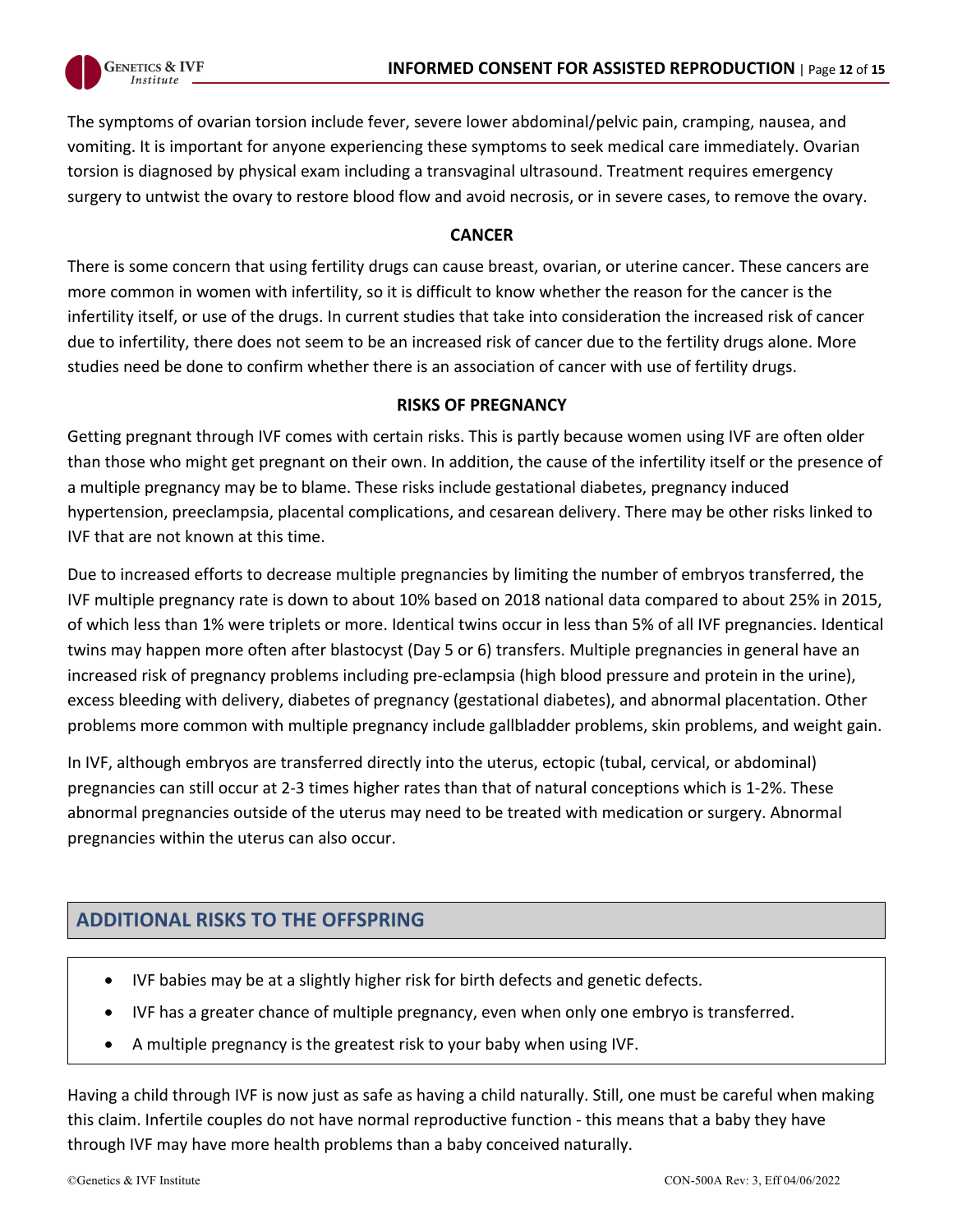

IVF single babies are often born about 2 days earlier than naturally conceived babies. They are about 5% more likely to weigh less than 5 pounds, 8 ounces (2,500 grams) than a naturally conceived single baby. IVF twins are not born earlier or later than naturally conceived twins.

The risks of freezing eggs and embryos have been checked in animal tests over several generations. Human data has also been checked. There is no proof that children born from frozen and thawed embryos or frozen and thawed eggs have any more health problems than those born from fresh embryos. Still, it is hard to know for sure if the rate of health problems is the same as the normal rate.

**Birth defects:** The risk of birth defects through normal birth is about 4.4%, and it is about 3% for severe birth defects. In IVF babies, the risk for any birth defect is about 5.3%, while the risk for a severe birth defect is about 3.7%. Most of the increased risk with IVF seems to be due to older mothers and to having infertility. No higher risk is seen in frozen embryo or donor egg cycles.

**Imprinting disorders:** These are rare disorders caused by whether or not the genes from the mother or the genes from the father are working. Studies do not agree on whether or not these disorders are associated with IVF. Even if they are, these disorders are extremely rare (1 out of 15,000 people).

**Childhood cancers:** Most studies do not suggest any extra risk for childhood cancers in children born from IVF, except for retinoblastoma (a cancer behind the eye). One study did report an increased risk after IVF treatment, but further studies did not find an increased risk.

**Infant development:** Most studies of long-term developmental outcomes have been reassuring so far. Most children are doing well. However, these studies are hard to do, and they have some limitations. A more recent study using better methods shows an extra risk of cerebral palsy and developmental delay. However, these risks arose mostly from prematurity and low birth weight that was a result of multiple pregnancy.

#### **RISKS OF A MULTIPLE PREGNANCY**

As noted above the risk of multiple pregnancy in IVF is down to about 10% based on 2018 data due to adhering to more strict guidelines limiting the number of embryos transferred. Early delivery accounts for most of the extra problems associated with babies from multiple pregnancies including trouble with breathing, eating, fighting infection, and staying warm. IVF twins deliver an average of three weeks earlier than IVF single babies, and they weigh about 2 pounds less than IVF single babies. Triplet (and greater) pregnancies deliver before 32 weeks (7 months) in almost half of cases. Fetal growth problems and unequal growth among the fetuses can also result in perinatal illness and death before or shortly after delivery.

Multiple fetuses that share the same placenta, such as most identical twins, have additional risks. Twin-to- twin transfusion syndrome, where the circulation is not equal between the fetuses, may occur in up to 20% of twins who share a placenta. Twins sharing the same placenta have a higher frequency of birth defects compared to twins with two placentas. Death of one fetus in a twin pregnancy after the first trimester is more common with a shared placenta; this may cause harm to the remaining fetus.

Other problems babies can face after multiple pregnancy include cerebral palsy, retinopathy of prematurity (eye problems that result from early delivery), and chronic lung disease. No one knows how much multiple pregnancies affect neurological or behavioral development, even when none of the other problems occur.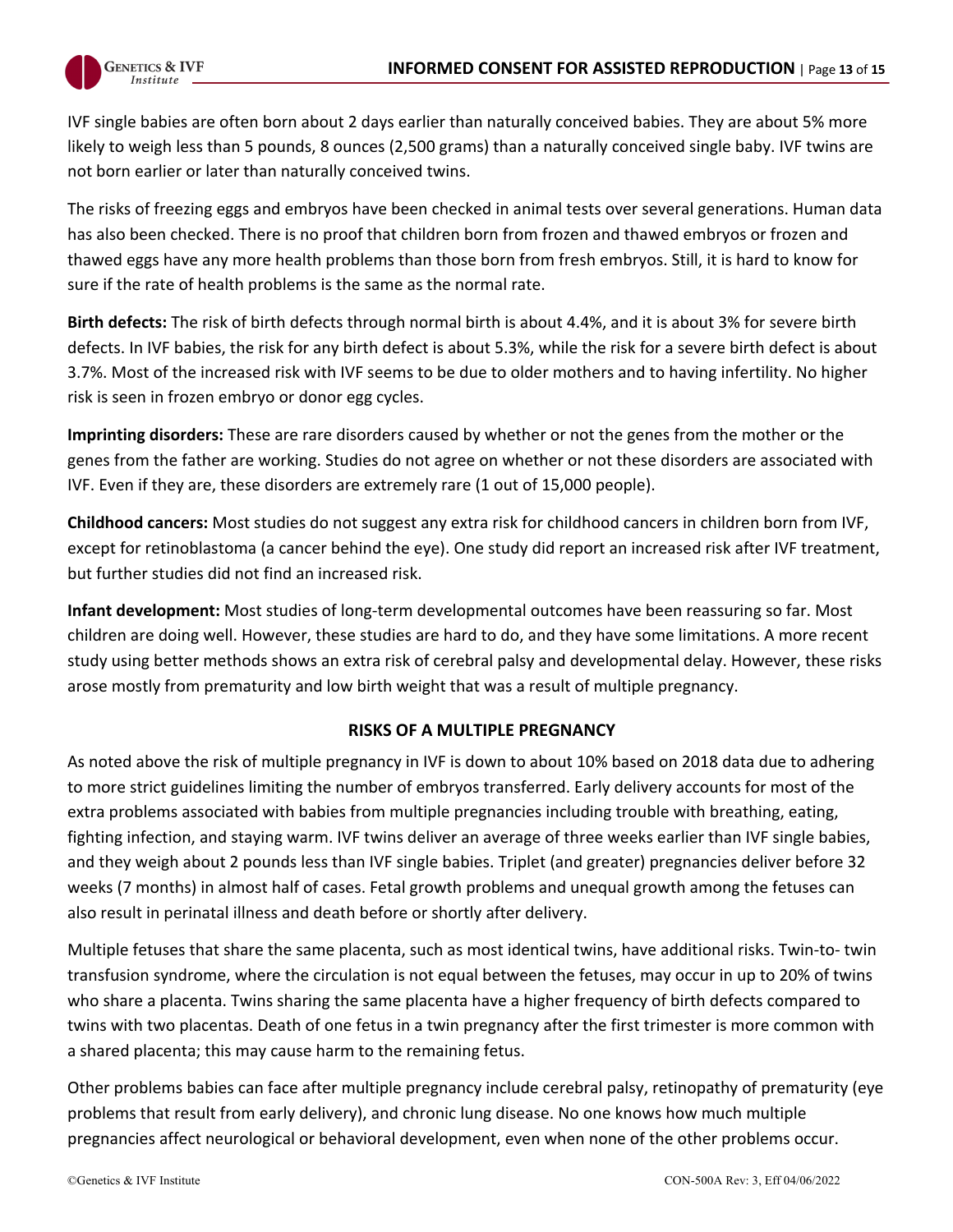Fetal death rates for single pregnancies are 4.3 per 1,000. For twins, that number is higher at 15.5 per 1,000; and for triplets, the fetal death rate is 21 per 1,000. The death of one or more fetuses in a multiple pregnancy ("vanishing twin") is more common in the first trimester and may happen in up to 25% of IVF pregnancies. Loss of a fetus in the first trimester does not usually affect the surviving fetus.

**The Option of Multifetal Pregnancy Reduction (Selective Reduction):** The more fetuses there are in the uterus, the greater the chance of a problem during pregnancy or delivery. Patients with twins or more have 3 choices:

- Continue on with the pregnancy (with all the risks that have already been stated);
- End the pregnancy; or
- Reduce the number of fetuses (one or more) to lower the health risks to mother and child and reduce the risk of early delivery.

Reducing the number of fetuses can be a difficult decision to make. The main danger is losing the entire pregnancy. The odds of losing the entire pregnancy are about 1 in 100 (1%) and the odds are greater if there are more than 3 fetuses present.

# **OTHER CONSIDERATIONS**

#### **PSYCHOSOCIAL EFFECTS OF INFERTILITY TREATMENT**

Infertility and its treatment can affect your emotions, health, finances, and social life, including relationships with friends and loved ones. During evaluation and treatment, you may feel anxious, helpless, depressed, lonely, or moody. In some cases, you may want to consult with a mental health professional especially if these feelings become severe. Make sure to watch out for the following warning signs:

- Increased tensions with your partner, family, friends, or co-workers.
- Feeling extremely anxious or nervous, or finding it hard to focus or concentrate.
- Changes in your sleep patterns.
- Change in your appetite or weight (increase or decrease).
- Feeling depressed, negative, guilty, angry, or worthless most of the time.
- Thoughts of harming yourself or others.

Furthermore, raising twins or higher multiples may cause increased physical, emotional, and financial stresses leading to higher rates of depression and anxiety.

Patients may consider working with mental health professionals who are specially trained in infertility care, as well as with their health care team, to minimize the emotional impact of infertility treatments. Support groups are also available, such as RESOLVE (www.resolve.org), or Path2Parenthood (www.path2parenthood.org).

#### **ETHICAL AND RELIGIOUS CONSIDERATIONS IN INFERTILITY TREATMENT**

Infertility treatment can raise ethical or religious concerns for some patients. IVF involves the creation of embryos outside the human body. It can also involve the production of extra embryos and can lead to a high